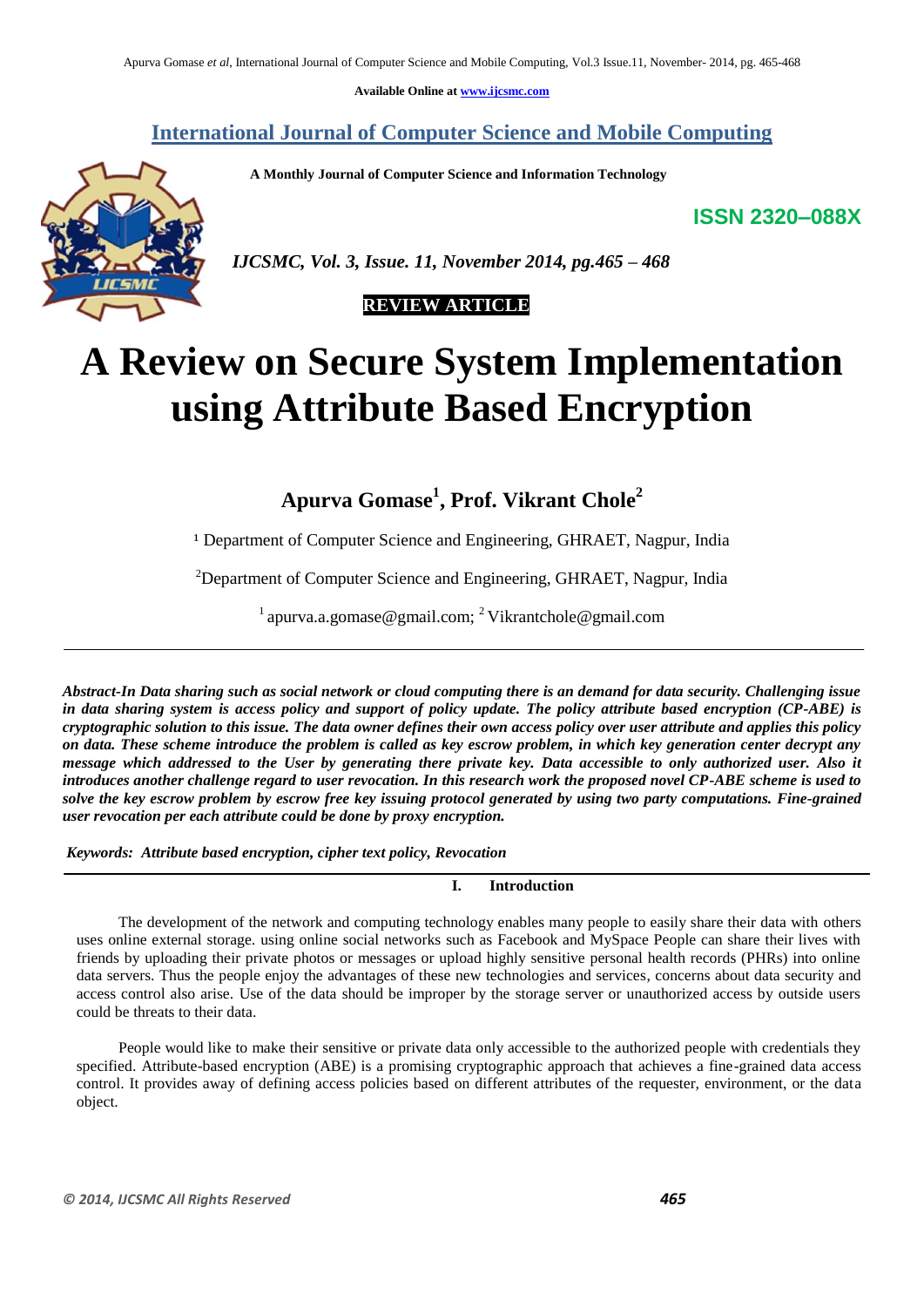Apurva Gomase *et al*, International Journal of Computer Science and Mobile Computing, Vol.3 Issue.11, November- 2014, pg. 465-468

The cipher text policy attribute-based encryption (CP-ABE) enables an encryptor to define the attribute set over a universe of attributes that a decryptor needs to possess in order to decrypt the cipher text, enforce it on the contents. it allowed to decrypt different pieces of data per the security policy to each user with a different set of attributes. This effectively eliminates the need to rely on the data storage server for preventing unauthorized data access, which is the traditional access control approach of such as the reference monitor**.**

# **II. Existing Work**

Junbeom Hur [1] these paper focused on Novel CP-ABE policy(cipher text policy attribute based encryption)In which the escrow problem solves by using escrow key free issuing protocol .It generates and issues user secret keys by performing a secure two-party computation (2PC) protocol between the KGC and the data-storing center with their own master secrets. none of them could generate the whole set of user keys alone.

Thus they cannot fully trusted on key generation center and data storing center so provide protection the data to be shared. Data confidentiality and privacy can be cryptographically enforced against any curious KGC or data- storing center in the proposed scheme. Immediate user revocation can be resolved by using proxy Re-encryption.it enhances forward and backward secrecy of data.

#### **III. Related Work**

#### *A. Identity-Based Encryption*

Shamir[3] proposed IBE schemes in 1998 and practical implementation is done in 2001 These schemes replace public key infrastructure .The data owner (sender) does not lookup for the public key certificate of receiver.

#### *B. Fuzzy Identity-Based Encryption*

In fuzzy IBE [4] identity of a user is viewed as a set of attributes. In these schemes private key associated with set of attributes. If the decryptor want to decrypt the data if the certain no of attributes are overlap with the set which is define by encryptor. There are two main application of FIBE 1) it uses the biometric identities 2) error-tolerance property. It also provides the Security against the collision .which is useful in attribute-based encryption.

#### *C. Richer type of Attribute based encryption*

In these schemes i.e KP-ABE Vipul goyal,etal [2] (Key policy –attribute based encryption )in these policy encryptor has no control who can access the data .encryptor defines the set of attributes. In John Bethencourt, etal[10] CP-ABE in which private key is associated by set of attributes. Data owner which encrypt the message they specify the access structure so only authorized user Able to decrypt the cipher text.

### *D. Access structure*

R. Ostrovsky[6] Attribute based encryption with non monotonic access structure in which they define that access structure are present with any access formula(non-monotonic).previous ABE schemes limited to monotonic ones.

#### *E. Escrow Problem*

Most of the scheme [4][10] based on single trusted authority or KGC has power to generate user private key by using there master key.ie KGC has power to generate hole secret key of specific user These create escrow problem.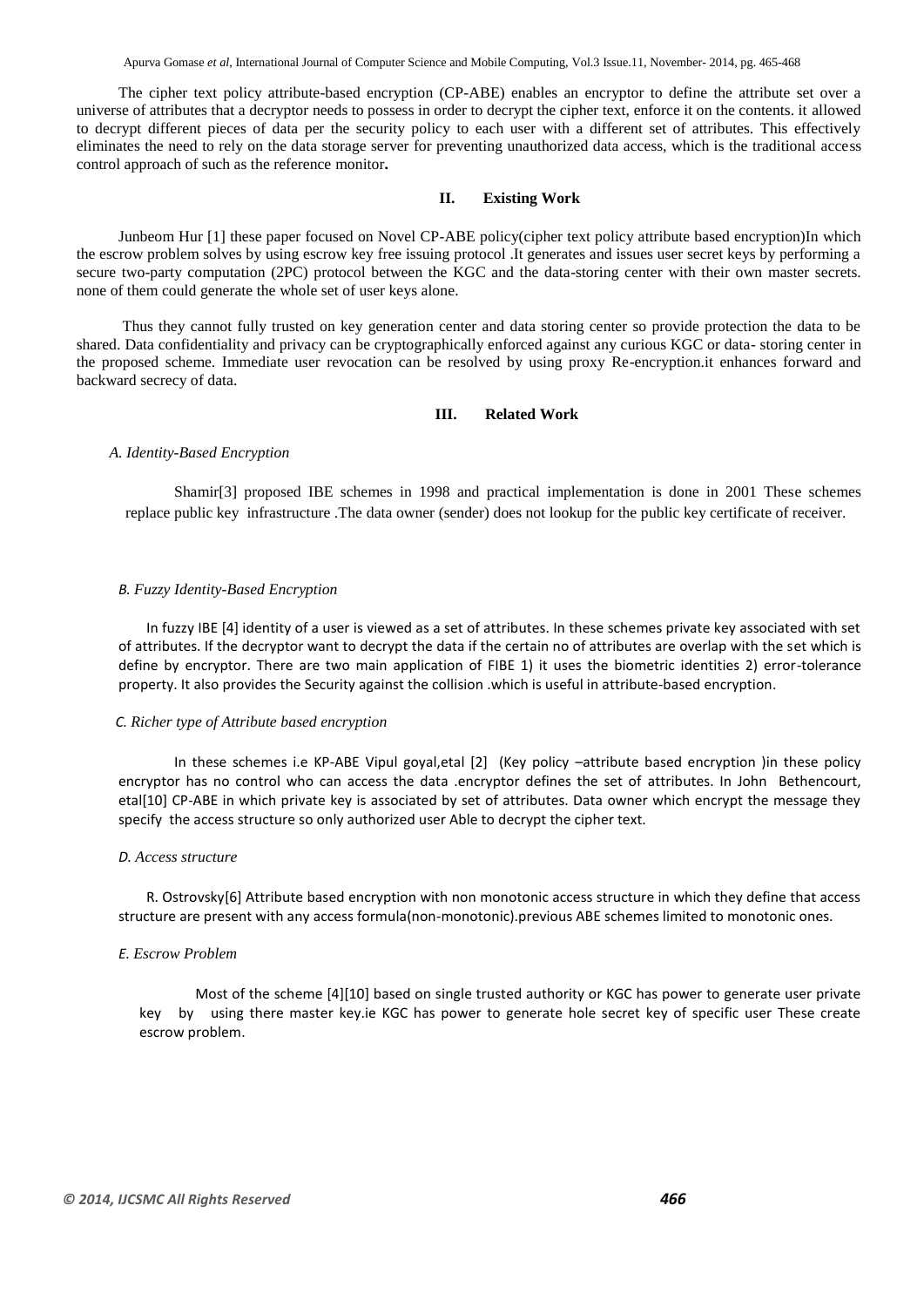Apurva Gomase *et al*, International Journal of Computer Science and Mobile Computing, Vol.3 Issue.11, November- 2014, pg. 465-468

## *F. Improving Privacy and Security in Multi-Authority Attribute based Encryption*

These paper[5] focused on Distributed KP-ABE schemes to solve the escrow problem in Multi authority System. Disadvantage of these approach is Performance degradation. There is result of O(N^2) communication overhead.

#### *G. Improving security and efficiency in attribute based data sharing*

junbeom Hur[1] proposed novel-CPABE in which instead of building new schemes from scratch the makes some changes the key issuing protocol to solve these escrow problem in which when the user private key is generated by using 2PC protocol. means user key generated when there Is communication take place between data storing center and key generation center. after that the use key is generated.

# **IV. Methodology**

In these section we describing different components of architecture

- Key Generation center: In key generation center can generate the public and secret parameter for CP-ABE
- Data storing Center: Data storing center another authority to generate the private key of user and its also providing data sharing services.
- Data owner: client who wishes to upload the data in external storage. it is also responsible for defining attribute based access policy over the data to be distributed.
- User: if the user possess valid set of attribute and satisfy the policy of encrypted data then user is allowed to access the data



Fig1: Architecture of data sharing system

## **Evaluation and Discussion**

TABLE I

| Sr<br>N <sub>0</sub> | <b>Studies</b> | Approach    | Limitation                                        |
|----------------------|----------------|-------------|---------------------------------------------------|
|                      | Shamir         | <b>IBE</b>  | These scheme ideal for closed group of user       |
| ↑                    | shahani        | <b>FIBE</b> | Escrow problem                                    |
|                      | Vipul goyal    | KP-ABE      | Encrypt or has no control who can access the data |